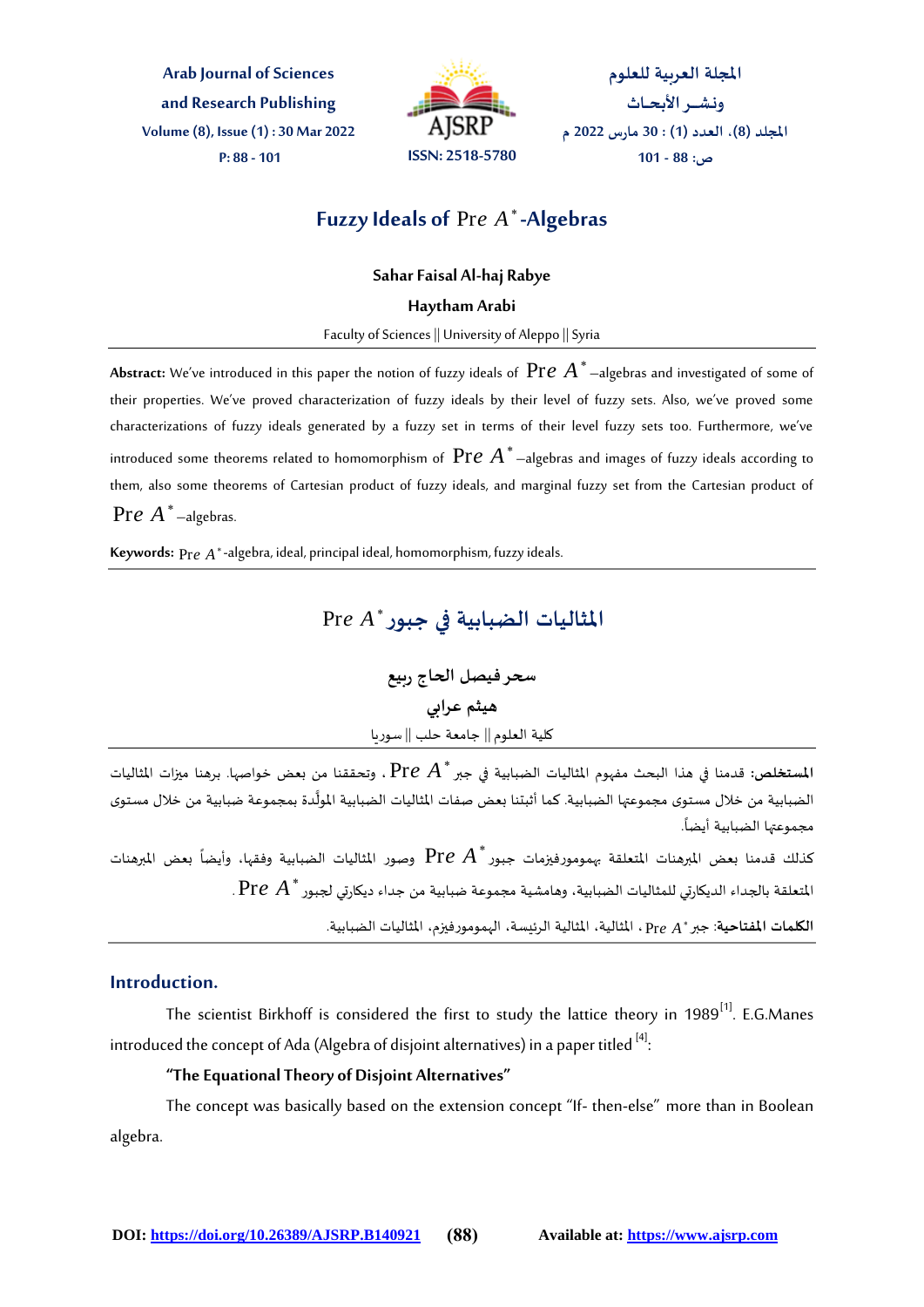### **المجلة العربية للعلوم ونشر األبحاث ــ المجلد الثامن ــ العدد األول ــ مـارس 2022 م**

In 1993, E.G. Manes reintroduced the concept of Ada<sup>[5]</sup> depending on C-algebra which was defined by F. Guzman and C. Squir in 1990 $^{[2]}$ 

In 1994, P. Koteswara Rao introduced the concept of  $\overline{A}^*$  –algebra  $(A, \wedge, \vee, ^*, :$  ,  $\pi, 0, 1, 2)$   $^{[3]}$ . He didn't only study the equivalence with Ada, C-algebra, Ada's connection with 3-rings, but also introduced the concept of If- then-else over  $A^{\,*}$  —algebra and ideal in it.

In 2000, J. Venkateswara Rao introduced the concept of  $\Pr{e \ A}^*$  –algebra  $(A, \vee, \wedge, \cdot)$  which represents the algebra form of three valued conditional logic [11]. .

In 2009, Venkateswara Rao et al. generated Pr*e A* –algebras from Boolean algebras and defined the congruence relation and Ternary operation on it  $^{[7]}$ . .

In the same year, K. Venkateswara Rao and K. Srinvasa Rao defined a partial ordering on  $\Pr e \bigl(A^*$  —algebras and studied its properties as a Poset  $^{[6]}$ .

Boolean algebra represents the algebraic form of two valued conditional logic (true-false), but the concept of Ada ,C ,  $A^*$  ,  $\mathop{\mathrm{Pre}}\nolimits A^*$ —algebras are represent algebraic forms of three valued conditional logic (true-false-unknown).

### **Study problem:**

The study problem can be formulated by the following questions:

- 1- Can the concept of fuzzy groups be used and developed to build a fuzzy ideal in Pre A\* algebra?
- 2- Is it possible to find characterization of this fuzzy ideal generated by a fuzzy set from the algebraic point of view?
- 3- What is the relationship between these fuzzy ideals and homomorphisms?
- 4- How to build a Cartesian product of these fuzzy ideals?

#### **Study supposals:**

Our study in this paper will be about the fuzzy ideals in the Pre A\*- algebra, introduction of the concept of homomorphisms in the Pre A\* - algebra on the fuzzy ideals by finding images of the fuzzy ideals according to these homomorphisms, and introducing the concept of projection and marginality of a fuzzy set from the Cartesian product of the Pre  $A^*$  - algebra.

#### **Important of the study:**

It is a presentation of the definitions of modern partial algebraic structures in the Pre A\* - algebra which help in developing this algebra to expand its practical applications, it also expands the horizon and knowledge of those interested in non-classical logic algebras and its applications.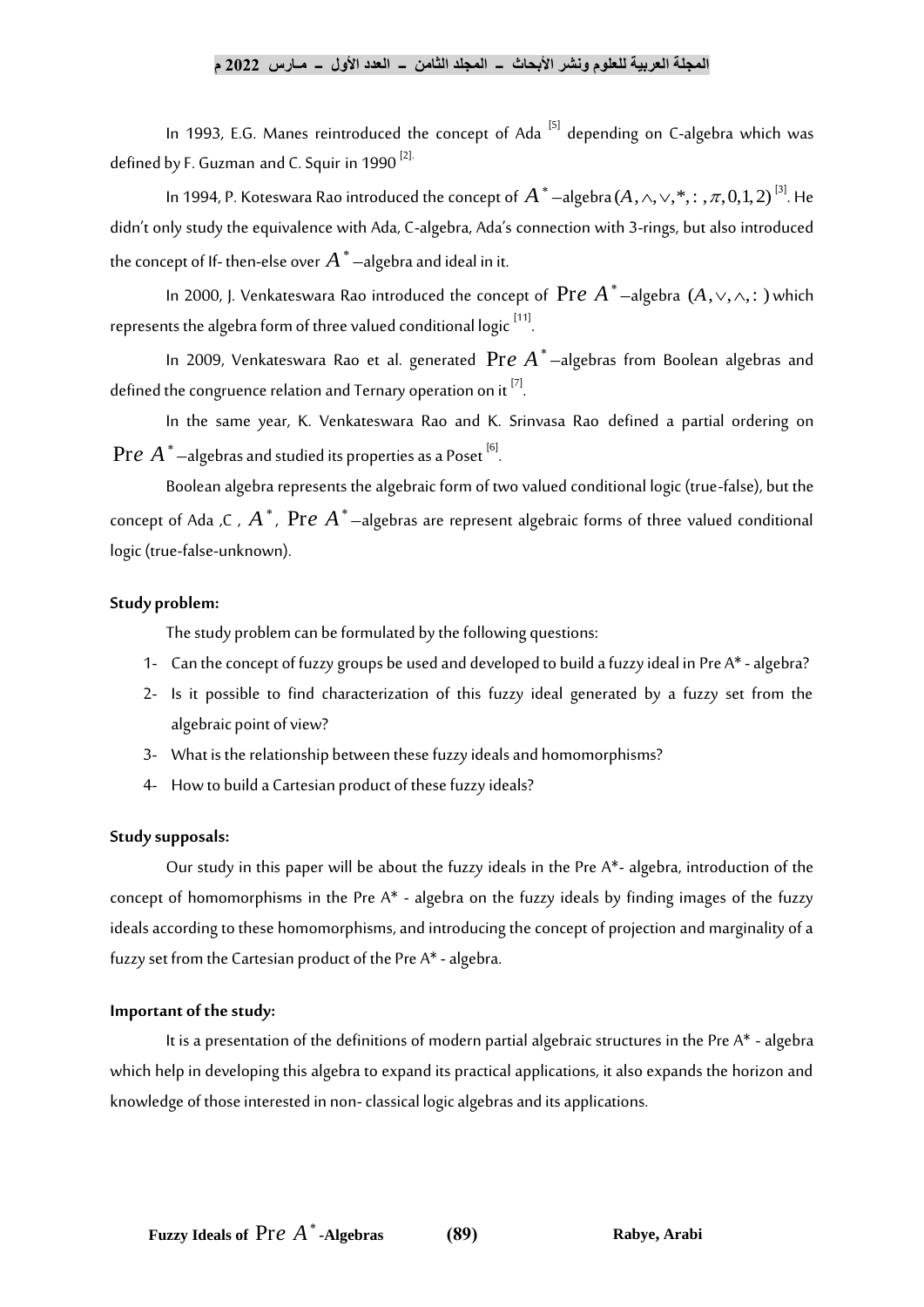### **Study methodology.**

Collecting information, results, and scientific facts that have been reached in the field of the Pre A\* - algebra, analysis of these suppositions and connecting them, deriving new results, and compare it with its similar (if it exists) in other non-classical logic algebras.

#### **1- Preliminaries:**

#### **1-1 Definition of**  Pr*e A* **-algebra [11] :**

Let  $A$  a nonempty set supplied with two binary operations " $\vee$ " and" $\wedge$ ", one unary operation " : ". It is called about the structure (A ,  $\vee,\wedge, \colon)$  that it is a  $\Pr{e \: A}^*$  —algebra if it satisfies the following statements, for all  $x$  ,  $y$  ,  $z \in A$  :

(Pre A<sup>\*</sup> 1)  $x$ <sup>::</sup> = x (Pre A<sup>\*</sup> 2)  $x \wedge x = x$ (Pre A<sup>\*</sup> 3)  $x \wedge y = y \wedge x$ (Pre A<sup>\*</sup> 4)  $(x \wedge y)^2 = x^2 \vee y^2$ (Pre A<sup>\*</sup> 5)  $x \wedge (y \wedge z) = (x \wedge y) \wedge z$ (Pre A<sup>\*</sup> 4)  $(x \wedge y) = x^2 \vee y^2$ <br>
(Pre A<sup>\*</sup> 5)  $x \wedge (y \wedge z) = (x \wedge y) \wedge z$ <br>
(Pre A<sup>\*</sup> 6)  $x \wedge (y \vee z) = (x \wedge y) \vee (x \wedge z)$ (Pre A<sup>\*</sup> 5)  $x \wedge (y \wedge z) = (x \wedge y) \wedge z$ <br>
(Pre A<sup>\*</sup> 6)  $x \wedge (y \vee z) = (x \wedge y) \vee (x \wedge z)$ <br>
(Pre A<sup>\*</sup> 7)  $x \wedge y = x \wedge (x^{\perp} \vee y)$ (Pre A<sup>\*</sup> 7)  $x \wedge y = x \wedge (x^{\perp} \vee y)$ 

#### **1-2 Example [6] :**

Let's take the set A={0,1,2} and supply it with the operations  $(\vee, \wedge, :)$  defined in the following tables:  $0$  1 2  $\bigwedge$  0 1 2  $x = \sqrt{0 + 2}$   $\sqrt{0 + 2}$   $\sqrt{0 + 2}$   $\sqrt{x}$ 

|  | $\vee$   0 1 2                                                          |  | $\wedge$   0   1   2                            |                                             |  |                                                          | $x \mid x^{\perp}$ |
|--|-------------------------------------------------------------------------|--|-------------------------------------------------|---------------------------------------------|--|----------------------------------------------------------|--------------------|
|  | $\begin{array}{ c c c c c } \hline 0 & 0 & 1 & 2 \\ \hline \end{array}$ |  | $\boxed{0}$ $\boxed{0}$ $\boxed{0}$ $\boxed{2}$ |                                             |  |                                                          |                    |
|  | $1 \mid 1 \mid 1 \mid 2$                                                |  | $1\vert 0\quad 1\quad 2$                        |                                             |  |                                                          |                    |
|  | $2 \begin{vmatrix} 2 & 2 & 2 \end{vmatrix}$                             |  |                                                 | $2 \begin{vmatrix} 2 & 2 & 2 \end{vmatrix}$ |  | $\begin{array}{c c} 0 & 1 \\ 1 & 0 \\ 2 & 2 \end{array}$ |                    |
|  |                                                                         |  |                                                 |                                             |  |                                                          |                    |

Then the structure (A ,  $\vee, \wedge, \colon$  ) is a  $\operatorname{Pre} A^*$  —algebra.

We note that the elements 0,1,2 satisfies the following:

- *a*)  $2^{2} = 2$
- 
- *b*)  $1 \wedge x = x$   $\forall x \in A$ <br> *c*)  $0 \vee x = x$   $\forall x \in A$ <br> *d*)  $2 \wedge x = 2 \vee x = 2$   $\forall x \in A$
-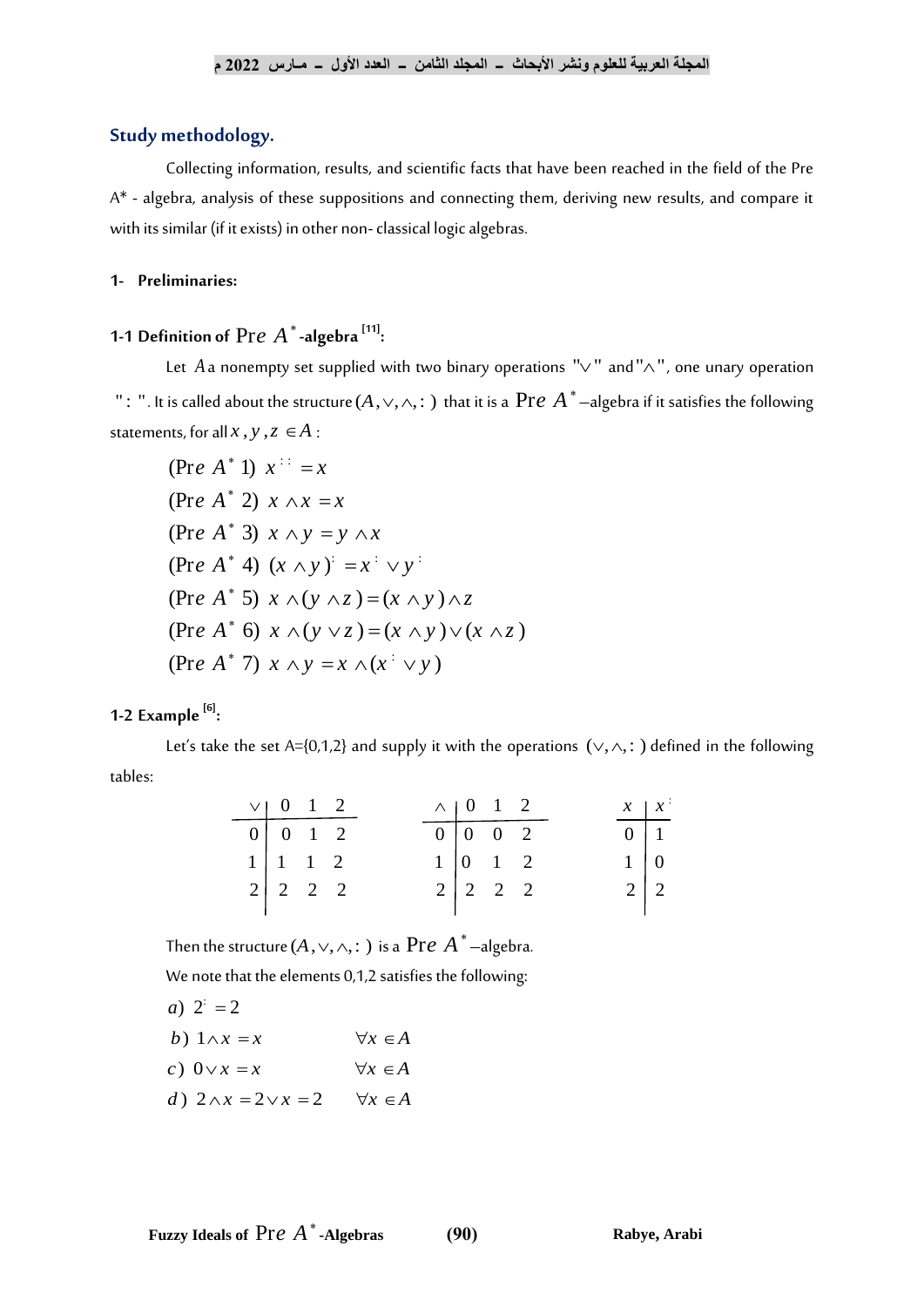#### **1-3 Example [6] :**

Let's take the set A={0,1} and supply it with the operations  $(\vee, \wedge, \cdot)$  defined in the following tables:

| $\begin{tabular}{c cc} $\vee$ & $0$ & $1$ \\ \hline $0$ & $0$ & $1$ \\ $1$ & $1$ & $1$ \end{tabular}$ |  |  | $\begin{tabular}{c cc} $\wedge$ & $0$ & $1$ \\ \hline $0$ & $0$ & $0$ \\ $1$ & $0$ & $1$ \\ \end{tabular}$ |  |  | $\begin{array}{c c} x & x \\ \hline 0 & 1 \\ 1 & 0 \end{array}$ |
|-------------------------------------------------------------------------------------------------------|--|--|------------------------------------------------------------------------------------------------------------|--|--|-----------------------------------------------------------------|
|                                                                                                       |  |  |                                                                                                            |  |  |                                                                 |
|                                                                                                       |  |  |                                                                                                            |  |  |                                                                 |

Then the structure  $(A,\vee,\wedge,:)$  is a  $\operatorname{Pre} A^*$ —algebra, and you can easily satisfy that  $(A, \vee, \wedge, : )$  is Boolean algebra.

#### **1-4 Note [8] :**

- 1. The identities  $(Pre \, A^* 1)$  and  $(Pre \, A^* 4)$  imply  $Pre \, A^*$  -algebra with all the dual statements of  $(Pre\,\,A^*\,\,2)$  to  $(Pre\,\,A^*\,\,7)$ .
- 2. Every Boolean algebra is a Pr*e A* –algebra.
- 3.  $\,$  A  $\, {\rm Pr}e \,$   $A\,$   $^*$   $-$ algebra is a Boolean algebra if it satisfied the two absorption laws.

#### **1-5 Definition of ideal [9] :**

Let  $A$  a  $\text{Pre } A^\ast$  —algebra, and let  $I$  a nonempty subset of it.

It is called about I an Ideal if the following conditions were achieved:

( $I_1$ )  $a,b \in I \implies a \vee b \in I$  $(I_1)$   $a,b \in I \Rightarrow a \vee b \in I$ <br>  $(I_2)$   $a \in I \Rightarrow x \wedge a \in I \qquad \forall x \in A$ 

#### **1-6 Definition of ideal [9] :**

Let  $A$  a  $\Pr e \; A^*$ —algebra, and let  $p$  an element of it. The set  $\{ x \wedge p \; \: | \: x \in A \;\}$ is called a principal ideal of  $A$  generated by  $p$  and is denoted by $<\!p\!>$ .

#### **1-7 Definition of homomorphism of**  Pr*e A* **-algebra [6] :**

Let  $(A_1, \vee, \wedge, :$  ) and  $(A_2, \vee, \wedge, :)$  two  $\Pr{e \: A^*}$  —algebras. A mapping  $f : A_1 \rightarrow A_2$  is called a  $\Pr e \; A$   $^*$  -homomorphism if the following hold, for all  $a, b \in \!A_1$ :

-homomorphism if the following  
\n1) 
$$
f (a \lor b) = f (a) \lor f (b)
$$
  
\n2)  $f (a \land b) = f (a) \land f (b)$   
\n3)  $f (a^{\dagger}) = (f (a))^{\dagger}$ 

**1-8 Definition of a partial ordering on**  Pr*e A* **-algebra [6] :**

Let  $A$  a  $Pre\ A^*$ —algebra. The relation " $\leq$ " defined on  $A$ following:  $x \leq y \Leftrightarrow x \wedge y = y \wedge x = x$  is a partial ordering on *A*, for all  $x, y \in A$ .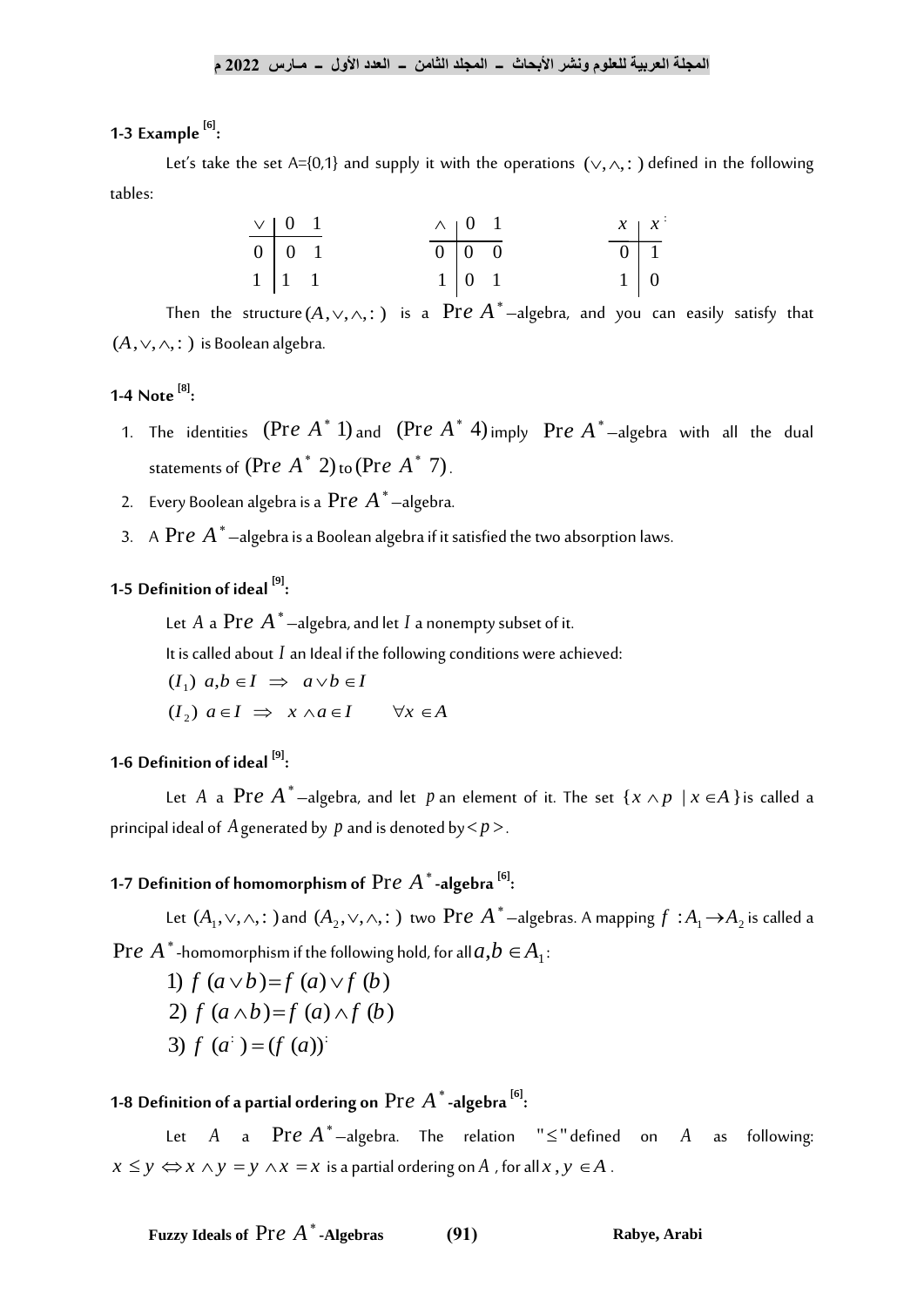#### **1-9 Definition of fuzzy set on a set [10] :**

Let  $X$   $\,$  a set. A fuzzy set  $f\,$  of  $X$  is a mapping of  $X$  into  $[0,1]$  , that is $f:X\,\rightarrow [0,1]$  .

#### **1-10 Definition of contain in fuzzy sets [10] :**

Let  $X$  a set, and let  $f$  ,  $g$  be two fuzzy sets of $X$  . Then  $f \subseteq g$  if  $f(x)$   $\leq$   $g(x)$  , for all  $x \in X$ .

- **1-11 Definition of reverse image and direct image to a fuzzy set according to function [10] :** Let  $X$  ,  $Y$  be two sets, and let  $f: X \to Y$  be a function.
	- $\bullet$   $\;\;$  For any fuzzy set  $\;g\;$  in $Y\;$  , we define  $f\;{}^{-1}(g\;)$  as following: 1 *Y* , we define  $f^{-1}(g)$  as following:<br>  $\forall x \in X$  ;  $(f^{-1}(g))(x) = g(f(x))$
	- $\bullet$  For any fuzzy set  $h$  in $X$  , we define  $f$   $(h)$  as following:

$$
\forall x \in X ; (f^{-1}(g))(x) = g(f(x))
$$
  
\n• For any fuzzy set  $h$  in  $X$ , we define  $f(h)$  as following:  
\n
$$
\forall y \in Y ; (f(h))(y) = \begin{cases} \max h(x) & ; f(x) = y \\ 0 & ; if there is no such x \end{cases}
$$

#### **1-12 Definition of union and intersection of two fuzzy sets [10] :**

Let  $X$   $\,$  a set, and let  $f$   $\, ,g\,$  be two fuzzy sets of  $X\,$  . Then for all  $x\in$   $X\,$   $\, :$ ,  $g$  be two fuzzy sets of  $X$  . Then for all  $x$ <br>  $(f \cup g)(x) = \max\{f(x), g(x)\}$  $(f \cup g)(x) = \max{ f (x), g (x)}$ <br>  $(f \cap g)(x) = \min{ f (x), g (x)}$ 

#### **1-13 Definition of Cartesian product of two fuzzy sets [10] :**

Let  $X$   $, Y$   $\;$  be two sets, let  $f$   $\;$  be a fuzzy set of $X$  , and  $\;g$  be a fuzzy set of $Y$  . Then for every  $(x, y) \in X \times Y$ : :

$$
f \times g : X \times Y \to [0,1]
$$
  
( $f \times g$ )( $x, y$ ) = min{ $f(x), g(y)$ }

**1-14 Theorem [9] :**

Let  $A$  a  $\operatorname{Pre} A^*$ —algebra, and let  $x\,, p$  two elements of of  $A$ . . Then:  $x \in  \Leftrightarrow x=x \wedge p$ 

**1-15 Theorem [9] :**

Let  $A$  a  $\text{Pre } A^*$ —algebra, and let  $X$  be a nonempty set on it. Then the set  $\{ \bigvee_{i=1}^{n} (a_i \wedge x_i) | a_i \in A , x_i \in X \}$  $\bigcup_{i=1}^n (a_i \wedge x_i) \ |a_i \in A|, x_i \in X \ \}$  is the smallest ideal containing  $X$  , and is denoted by  $\lt X > 0$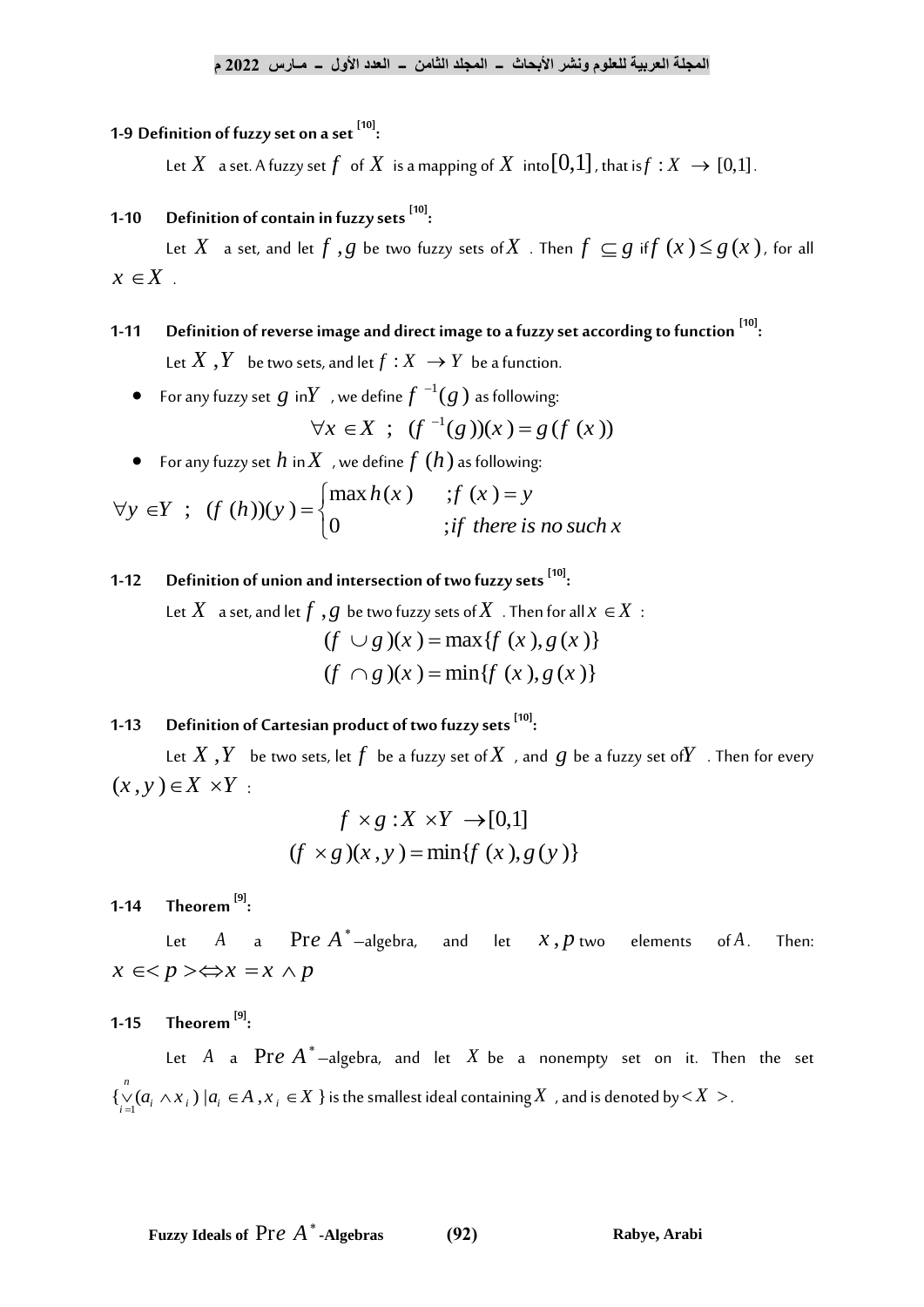#### **1-16 Theorem [6] :**

Let  $A$  a  $Pre\ A$   $^*$  —algebra. Then a Poset  $(A,\leq)$  with 1, for any  $x$  ,  $y\in A$  ,  $\inf\{x, y\} = x \wedge y$ .

### **2- Research Results.**

#### **2-1 Definition:**

Let  $A$  a  $Pre\ A^*$  —algebra, and let  $f$  be a fuzzy set of $A$ . For any $t\in [0,1]$ , the set  $f_{t} = \left\{ x \in A \left| f_{t}(x) \geq t \right. \right\}$  is called a level fuzzy set  $f_{t}$  at  $t$  .

 $\bullet$  Since $f\left( x\right) {\in}\left[ 0,1\right]$  , it is clear from the previous definition that  $f(x) = \max\{t \in [0,1] | x \in f_t\}$ 

#### **2-2 Definition:**

Let  $A$  a  $\text{Pre } A^\ast$  —algebra, and let  $f$  be a fuzzy set of  $A$  . We called  $f$  a fuzzy ideal of  $A$  , if the following hold, for any Let A a PT*e* A -algebra, and let  $f$  be a fuzzy set of A. W<br> *z* hold, for any  $x, y \in A$  1)  $f(x \vee y) \ge f(x) \wedge f(y)$ <br>
2)  $f(x \wedge y) \ge f(y)$  or  $f(x \wedge y) \ge f(x)$ 

2) 
$$
f(x \wedge y) \ge f(y)
$$
 or  $f(x \wedge y) \ge f(x)$ 

• It is clear that  $f(x \vee y) = f(y \vee x)$ , because A is a Pre  $A^*$  –algebra.

#### **2-3 Lemma:**

Let  $A$  a  $\text{Pre } A^\ast$  —algebra, and let  $f^\ast$  be a fuzzy ideal of  $A$  . For any  $a, b \in A$  , the following hold: Let *A* a Pr*e A*<sup>\*</sup>-algebra, and let *f* be a fuzzy ideal of *A* . For<br>
1) if  $x \in \langle a \rangle \Rightarrow f(x) \ge f(a)$ <br>
2) if  $x \in \langle S \rangle \Rightarrow f(x) \ge \bigwedge_{i=1}^{n} f(a_i)$  ;  $a_1, a_2, ..., a_n \in S$ 

2) if 
$$
x \in S \implies f(x) \geq \bigwedge_{i=1}^{n} f(a_i) \; ; a_1, a_2, ..., a_n \in S
$$

#### **Proof:**

- 1- Since  $x\in <\!\!a\!\!>$  then it is according to (1-14) is  $x=x\wedge a$  , then $f\left(x\right)=\!\!f\left(x\wedge a\right)\!\geq\!\!f\left(a\right)$  .
- 2- Since  $x \in S$  > then  $x = \bigvee_{i=1}^{n} (a_i \wedge s_i)$ ;  $a_i \in A$ ,  $s_i \in S$ , and since  $f$  is a fuzzy ideal of  $A$ ,

then:

$$
f(x)=f\left(\bigvee_{i=1}^{n}(a_{i} \wedge s_{i})\right) \geq \bigwedge_{i=1}^{n} f(a_{i} \wedge s_{i}) \geq \bigwedge_{i=1}^{n} f(a_{i})
$$

### **2-4 Corollary:**

Let  $A$  a  $\operatorname{Pre}\, A^*$  —algebra. Then every fuzzy ideal  $f$   $\,$  of  $A$  is an inversor order mapping. Proof:

Let  $x, y \in A$  , where  $x \leq y$  , then  $x \wedge y = x$  , consequently  $f(x \wedge y) = f(x)$  .

**Fuzzy Ideals of** Pr*e A*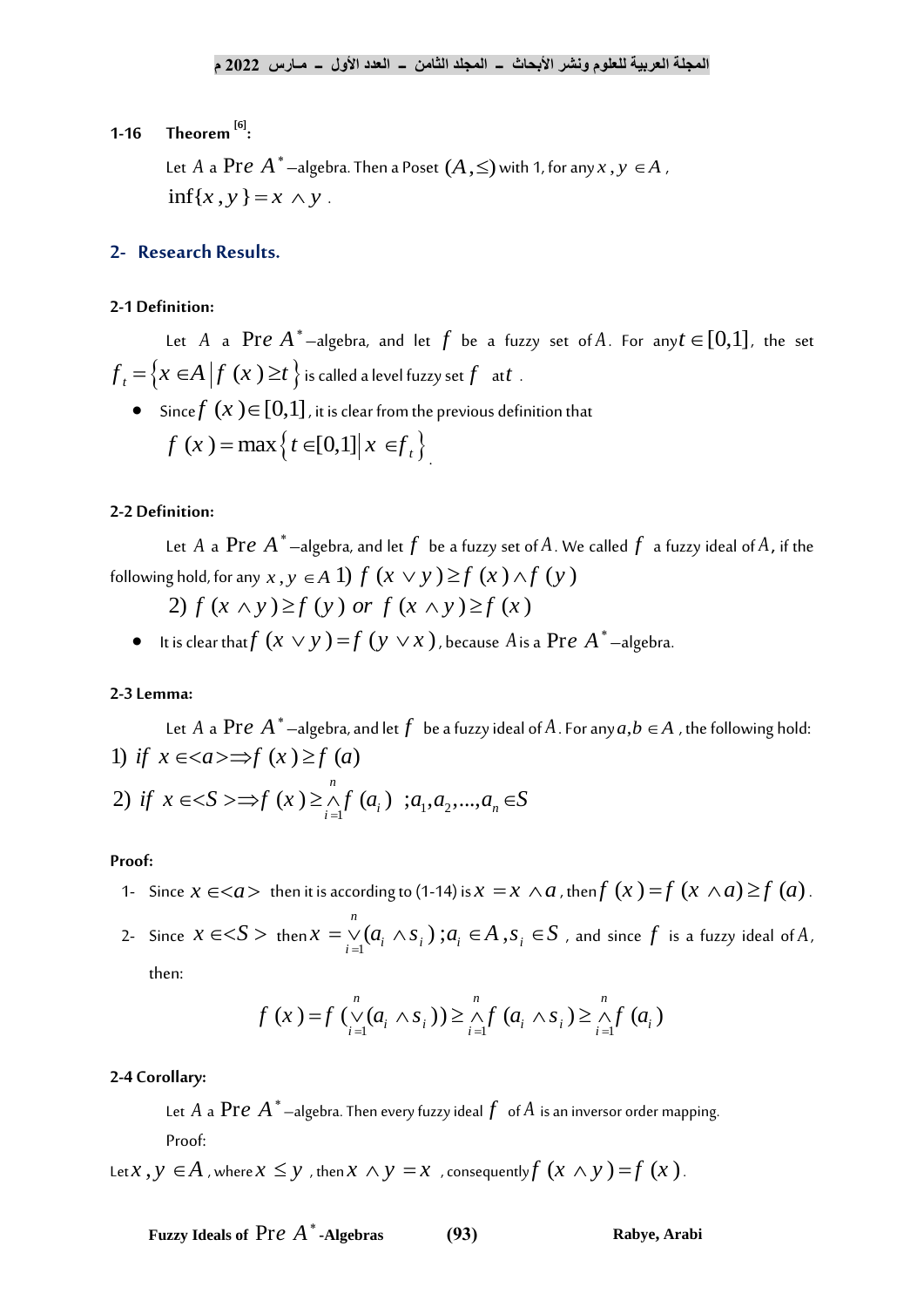Since  $f$  is a fuzzy ideal of $A$ according to the second condition, we find  $f(x \wedge y) \geq f(y) \Rightarrow f(x) \geq f(y)$ .

### **2-5 Definition:**

Let  $A$  a  $\text{Pre } A^*$ —algebra, and let  $f$  be a fuzzy set of $A$ . The smallest fuzzy ideal of  $A$ containing  $f$  will be called a fuzzy ideal Of  $A$  generated by  $f$  , and is denoted by  $\dot{t}_f$  .

#### **2-6 Theorem:**

Let  $A$  a  $\Pr e\; A^*$  —algebra, and let  $f$  be a fuzzy set of  $A$  . Then  $f$  is a fuzzy ideal of  $A$  , if and only if each level of a fuzzy set  $f$   $\,$  is an ideal of  $A$  .

Proof:

- $\phi(\Leftarrow)$  Let's suppose  $f$  is a fuzzy ideal of  $A$  , and let  $x$  ,  $y \in f$ <sub>t</sub>.
- Since  $x$ ,  $y \in f_t$ , then  $f(x) \ge t$  &  $f(y) \ge t$ , then

\n- \n
$$
(\Leftarrow)
$$
 Let's suppose  $f$  is a fuzzy ideal of  $A$ , and let  $x, y \in f_t$ .\n
\n- \n Since  $x, y \in f_t$ , then  $f(x) \geq t$  and  $\& f(y) \geq t$ , then  $f(x \vee y) \geq f(x) \wedge f(y) \geq t \wedge t = t \Rightarrow x \vee y \in f_t$ \n
\n- \n Since  $x \in f_t$ ,  $a \in A$ , then  $f(x) \geq t$ , then  $f(a \wedge x) \geq f(x) \geq t \Rightarrow a \wedge x \in f_t$ \n
\n

$$
f\left(a\wedge x\right)\geq f\left(x\right)\geq t\Rightarrow a\wedge x\in f_{t}
$$

- So  $f_{t}$  is an ideal of  $A$  , for all  $t \in [0,1]$  .
- $(\Rightarrow)$   $\;$  Let's suppose each level of a fuzzy set  $f$   $\;$  is an ideal of  $A$  , then:
- For any  $x$  ,  $y \in A$  , and according to definition of the level fuzzy set (1-2), we find:

(⇒) Let's suppose each level of a fuzzy set *f* is an ideal of *A*, then:  
For any *x*, *y* ∈ *A*, and according to definition of the level fuzzy set (1-2), we find:  

$$
f(x) \land f(y) = \max \{ t \in [0,1] | x \in f_t \} \land \max \{ u \in [0,1] | y \in f_u \}
$$
  
 $= \max \{ \min \{ t, u \} \in [0,1] | x \in f_t, y \in f_u \}$ 

Suppose  $\min\{t, u\} = t$  . Since  $y \in f_u$  , then  $y \in f_t$  , because  $y \in f_u \Rightarrow f(y) \ge u \& u \ge t \Rightarrow f(y) \ge t \Rightarrow y \in f_u$ Then  $x \vee y \in f$ <sub>t</sub> (because  $f$ <sub>t</sub> is an ideal of A), so  $f(x) \wedge f(y) \le \max\{t \in [0,1] | x \vee y \in f_t\} = f(x \vee y)$ 

The first condition of the fuzzy ideal definition is hold.

 $\bullet$  Let  $x$  ,  $y \in A$  , and suppose  $t \in [0,1]$  , where  $y \in f_{t}$  , since  $f_{t}$  is an ideal of  $A$  , then  $x \wedge y \in f_{t}$  , so  $f(y) = \max\{t \in [0,1] | y \in f_t\} \le \max\{t \in [0,1] | x \wedge y \in f_t\} = f(x \wedge y)$  $=f(x \wedge y)$ 

The second condition of the fuzzy ideal definition is hold.

#### **2-7 Property:**

Let  $A$  a  $\text{Pre } A^\ast$  —algebra, and let  $a, b, c, d \in \!A$  , then:

**Fuzzy Ideals of** Pr*e A*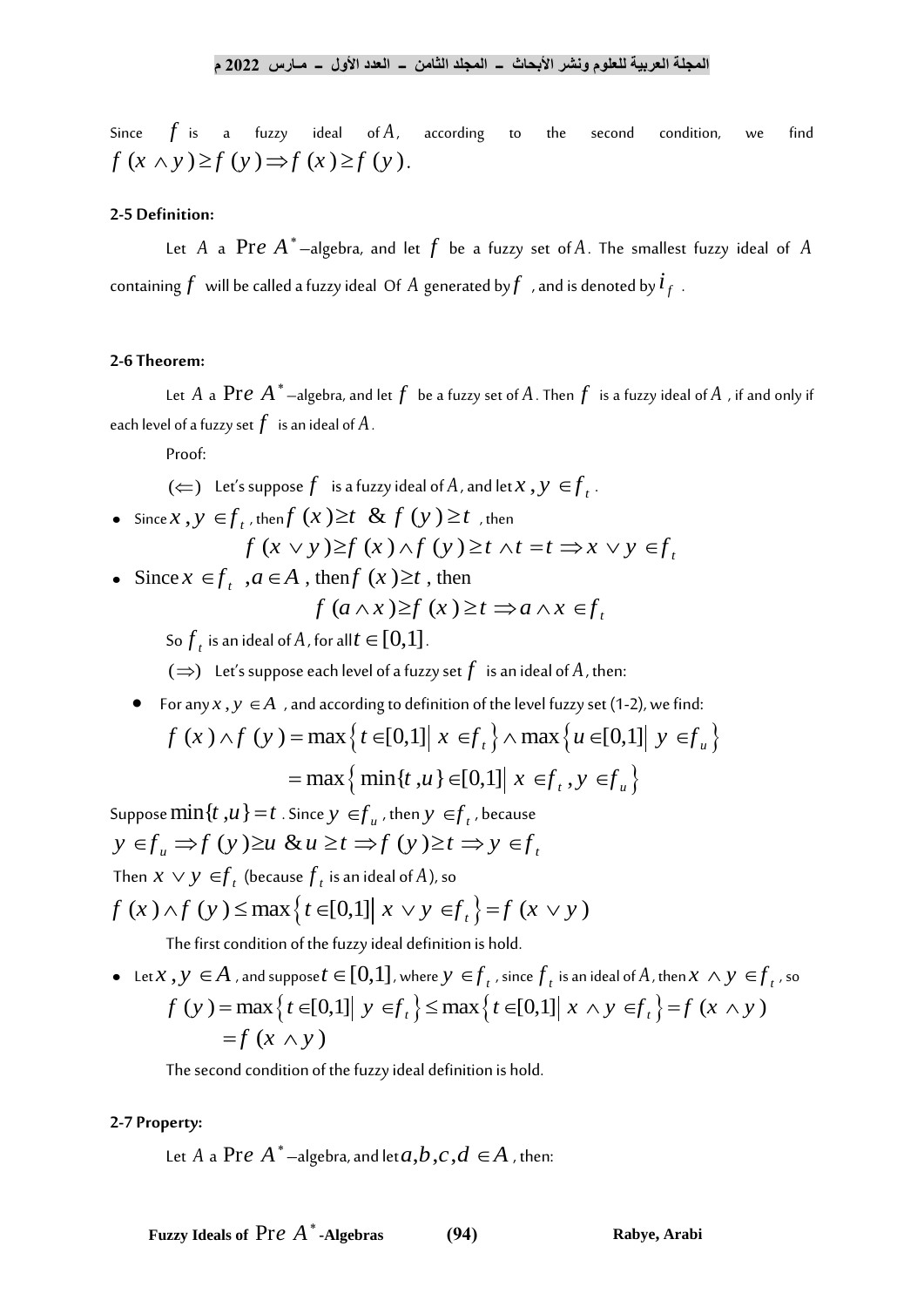$$
a \le b \& c \le d \Rightarrow a \lor c \le b \lor d
$$

**Proof:**

$$
a \le b \& c \le d \Rightarrow a \wedge b = a \& c \wedge d = c
$$

We have:

Proof:  
\n
$$
a \le b \& c \le d \Rightarrow a \land b = a \& c \land d = c
$$
\n
$$
\text{We have:}
$$
\n
$$
a \lor c = (a \land b) \lor (c \land d) = (c \land d) \lor (a \land b)
$$
\n
$$
= ((c \land d) \lor a) \land ((c \land d) \lor b) = (a \lor (c \land d)) \land (b \lor (c \land d))
$$
\n
$$
= (a \lor (c \land d)) \land (b \lor c) \land (b \lor d) = (a \lor c) \land (b \lor c) \land (b \lor d)
$$
\n
$$
= ((a \land b) \lor c) \land (b \lor d) = (a \lor c) \land (b \lor d) \Rightarrow a \lor c \le b \lor d
$$

### **2-8 Definition:**

Let *A* a **Pre** *A*<sup>\*</sup> –**algebra, and let** *f* be a fuzzy set of *A*. For any 
$$
x \in A
$$
:  

$$
\hat{f}(x) = \max \{ t \in [0,1] | x \le a \land b; a \in A, b \in f_t \}
$$

# **2-9 Theorem:**

Let *A* a **Pr** *e A*<sup>\*</sup> –algebra, and let *f* be a fuzzy ideal of *A*. Then 
$$
\hat{f} = i_f
$$
:

# **Proof:**

Proof:  
\nLet 
$$
x, y \in A
$$
, we have:  
\n•  $\hat{f}(x) \wedge \hat{f}(y) = \max \{ t \in [0,1] | x \le a \wedge b; a \in A, b \in f_t \} \wedge \max \{ u \in [0,1] | y \le a' \wedge b'; a' \in A, b' \in f_u \}$ 

If we suppose 
$$
\min\{t, u\} = t
$$
, then we have:  
\n
$$
b' \in f_u \implies f(b') \ge u \ge t \implies b' \in f_t
$$

There for:

$$
a \leq b \& c \leq d \Rightarrow a \lor c \leq b \lor d
$$
  
\nProof:  
\n
$$
a \leq b \& c \leq d \Rightarrow a \land b = a \& c \land d = c
$$
  
\nWe have:  
\n
$$
a \lor c = (a \land b) \lor (c \land d) = (c \land d) \lor (a \land b)
$$
  
\n
$$
= ((c \land d) \lor a) \land ((c \land d) \lor b) = (a \lor (c \land d)) \land (b \lor (c \land d))
$$
  
\n
$$
= (a \lor (c \land d)) \land (b \lor c) \land (b \lor d) = (a \lor c) \land (b \lor c) \land (b \lor d)
$$
  
\n
$$
= ((a \land b) \lor c) \land (b \lor d) = (a \lor c) \land (b \lor d) \Rightarrow a \lor c \leq b \lor d
$$
  
\n2.8 Definition:  
\nLet A a Pre A<sup>\*</sup>-algebra, and let f be a fuzzy set of A. For any x ∈ A:  
\nf<sup>'</sup>(x) = max {t ∈ [0,1] | x ≤ a ∧ b; a ∈ A, b ∈ f,  
\n2.9 Theorem:  
\nLet A a Pre A<sup>\*</sup>-algebra, and let f be a fuzzy ideal of A. Then f<sup>^2</sup> = i<sub>f</sub>:  
\nProof:  
\nLet x, y ∈ A, we have:  
\n
$$
\bullet \int f(x) \land f(y) = max {t ∈ [0,1] | x ≤ a ∧ b; a ∈ A, b ∈ f, }\land max {u ∈ [0,1] | y ≤ a' ∧ b'; a' ∈ A, b' ∈ f,\nH we suppose min{t, u} = t, then we have:\n
$$
b' ∈ f_u ⇒ f (b') ≥ u ≥ t ⇒ b' ∈ f,\nThere for:\nf(x) ∧ f(y) = max {t ∈ [0,1] | x ∨ y ≤ (a ∧ b) ∨ (a' ∧ b')\n
$$
∴ a, a' ∈ A, b, b' ∈ f, }
$$
  
\n
$$
= max {t ∈ [0,1] | x ∨ y ≤ (a ∧ d) ∧ (a ∨ b')\n
$$
∴ b ∨ a' ∨ A(b ∨ b') ; a ∨ a ∈ A, b ∨ b' ∈ f,\n= max {t ∈ [0,1] | x ∨ y ≤ (a ∧ d) ∧ (a ∨ b')\n<
$$
$$
$$
$$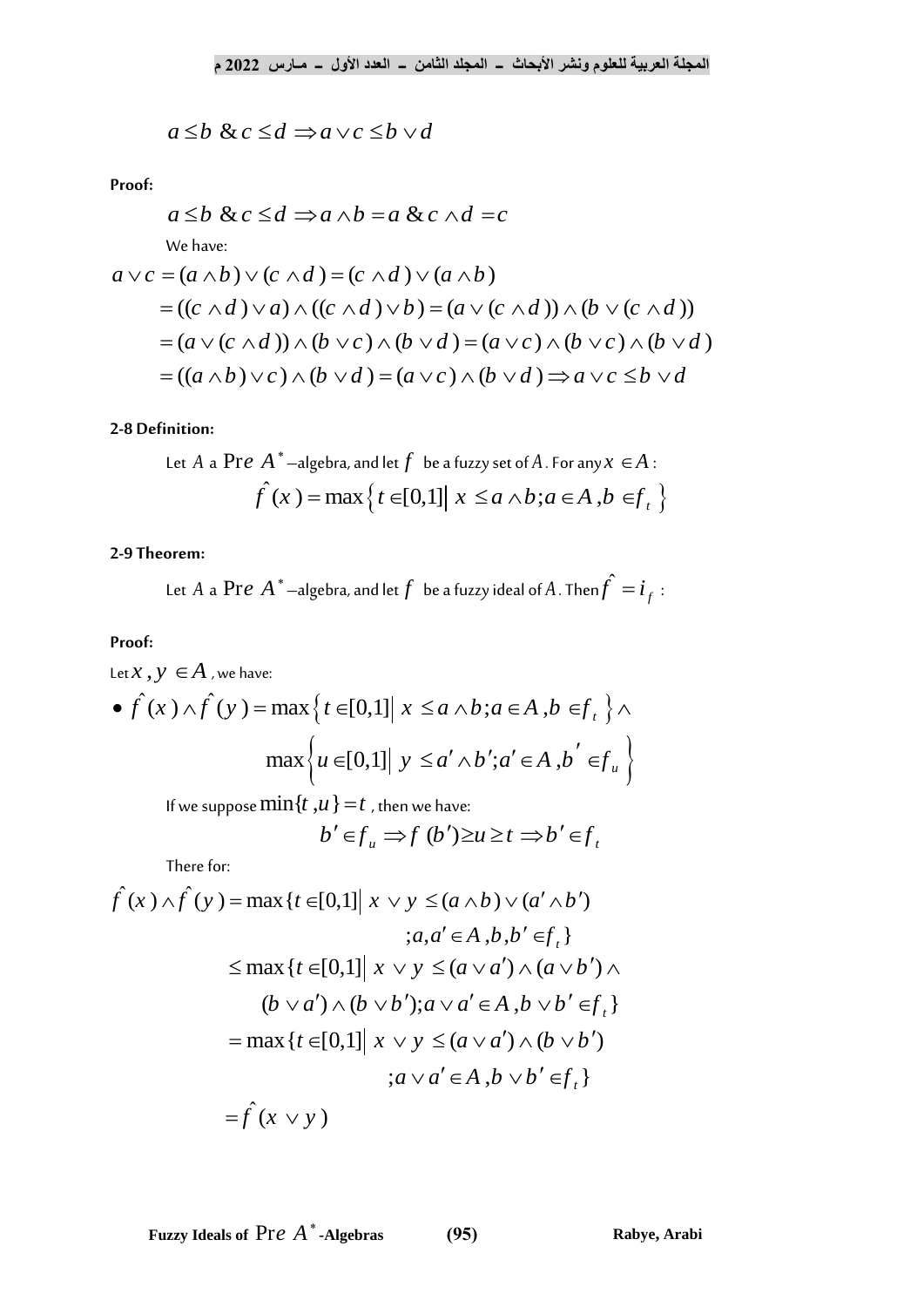$$
\mathbf{P}(y) = \max \left\{ t \in [0,1] \mid y \le a \land b; a \in A, b \in f_t \right\}
$$
\n
$$
\mathbf{P}(y) = \max \left\{ t \in [0,1] \mid y \le a \land b; a \in A, b \in f_t \right\}
$$
\n
$$
= \max \left\{ t \in [0,1] \mid x \land y \le y \le a \land b; a \in A, b \in f_t \right\}
$$
\n
$$
= \int f(x \land y)
$$
\nHence  $\hat{f}$  is a fuzzy ideal of  $A$ . Let prove now that  $f \subseteq \hat{f}$ :\n
$$
\forall x \in f_t; f(x) = \max \left\{ t \in [0,1] \mid x \in f_t \right\}
$$
\n
$$
= \max \left\{ t \in [0,1] \mid x \le x \land x; x \in A, x \in f_t \right\}
$$
\n
$$
= \int f(x)
$$

Sof  $(x) \leq f(x)$ .

Let  $h$  be a fuzzy ideal of  $A$  , where  $f \subseteq h$  , then  $f_t \subseteq h_t$ , because:<br>  $\forall x \in f_t \implies f(x) \ge t \& h(x) \ge f(x)$  $f(x) \geq t \& h(x)$ <br>  $h(x) \geq t \Rightarrow x \in h$ *t*  $\Rightarrow$  f (x)  $\geq t$  & h(x)  $\geq f$ <br>  $\Rightarrow$  h(x)  $\geq t$   $\Rightarrow$  x  $\in$  h<sub>t</sub>

Since  $h_t$  is an ideal of *A*, for all  $t \in [0,1]$  (according to theorem 2-6) and containing  $f_t$ , we have:<br>  $\bullet \hat{f}(x) = \max \Big\{ t \in [0,1] \Big| \ x \le a \wedge b; a \in A, b \in f_t \Big\}$ have:

$$
\begin{aligned}\n\bullet \hat{f}(x) &= \max \left\{ t \in [0,1] \middle| \ x \le a \land b; a \in A, b \in f_t \right\} \\
&= \max \left\{ t \in [0,1] \middle| \ x \le a \land b; a \in A, b \in f_t \subseteq h_t \right\} \\
&\le \max \left\{ t \in [0,1] \middle| \ x \le a \land b; a \land b \in h_t \right\} \\
&= \max \left\{ t \in [0,1] \middle| x \in h_t \right\} \\
&= h(x) \\
\text{Hence } \hat{f} \subseteq h \text{ . So } \hat{f} \text{ is a smallest fuzzy ideal of } A \text{ containing } f.\n\end{aligned}
$$

#### **2-10 Theorem:**

Let  $A$  ,  $B$  be two  $\Pr{e \: A}^*$  —algebras, let  $K : A \rightarrow B$  be  $\Pr{e \: A}^*$  epimorphism, and let  $f$  be a fuzzy ideal of $A$   $\,$  and  $\,g\,$  be a fuzzy ideal of  $B\,$  . Then:

1)  $K(f)$  be a fuzzy ideal of  $B$ .

 $2) \; K^{-1}(g$  ) be a fuzzy ideal of $A$  .

### **Proof:**

1- Let $b_1, b_2 \in B$  , and suppose that $a_i \in A$  , where  $K(a_i) = b_1$  ; $i \in I$  and  $a_j \in A$  , where  $K(a_j)$   $=$   $b_2$   $; j \in J$  . Then, according to the definition of (11-1), we find: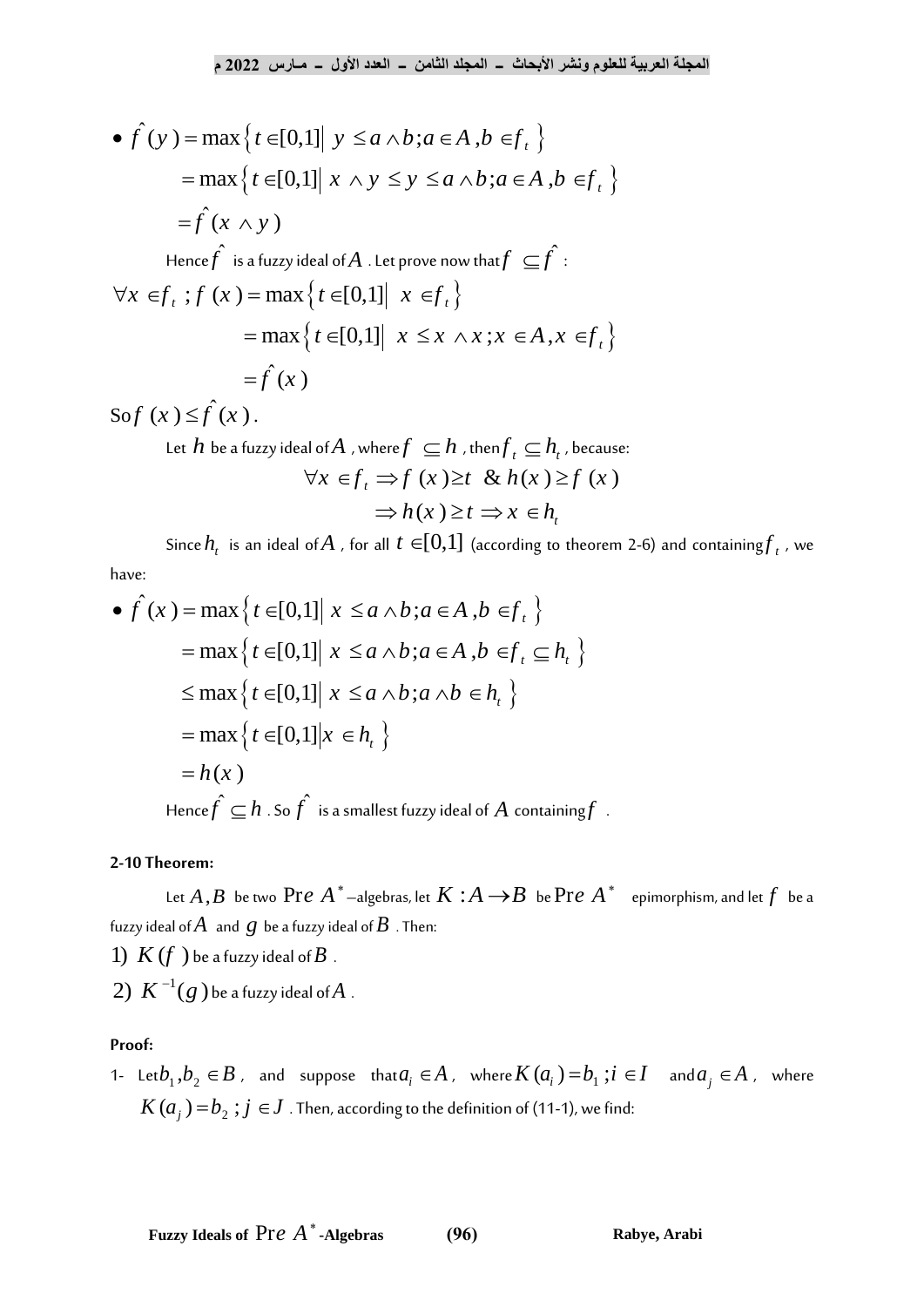$$
e^{i2022} \cdot \frac{1}{2} \cdot \frac{1}{2} \cdot \frac{1}{2} \cdot \frac{1}{2} \cdot \frac{1}{2} \cdot \frac{1}{2} \cdot \frac{1}{2} \cdot \frac{1}{2} \cdot \frac{1}{2} \cdot \frac{1}{2} \cdot \frac{1}{2} \cdot \frac{1}{2} \cdot \frac{1}{2} \cdot \frac{1}{2} \cdot \frac{1}{2} \cdot \frac{1}{2} \cdot \frac{1}{2} \cdot \frac{1}{2} \cdot \frac{1}{2} \cdot \frac{1}{2} \cdot \frac{1}{2} \cdot \frac{1}{2} \cdot \frac{1}{2} \cdot \frac{1}{2} \cdot \frac{1}{2} \cdot \frac{1}{2} \cdot \frac{1}{2} \cdot \frac{1}{2} \cdot \frac{1}{2} \cdot \frac{1}{2} \cdot \frac{1}{2} \cdot \frac{1}{2} \cdot \frac{1}{2} \cdot \frac{1}{2} \cdot \frac{1}{2} \cdot \frac{1}{2} \cdot \frac{1}{2} \cdot \frac{1}{2} \cdot \frac{1}{2} \cdot \frac{1}{2} \cdot \frac{1}{2} \cdot \frac{1}{2} \cdot \frac{1}{2} \cdot \frac{1}{2} \cdot \frac{1}{2} \cdot \frac{1}{2} \cdot \frac{1}{2} \cdot \frac{1}{2} \cdot \frac{1}{2} \cdot \frac{1}{2} \cdot \frac{1}{2} \cdot \frac{1}{2} \cdot \frac{1}{2} \cdot \frac{1}{2} \cdot \frac{1}{2} \cdot \frac{1}{2} \cdot \frac{1}{2} \cdot \frac{1}{2} \cdot \frac{1}{2} \cdot \frac{1}{2} \cdot \frac{1}{2} \cdot \frac{1}{2} \cdot \frac{1}{2} \cdot \frac{1}{2} \cdot \frac{1}{2} \cdot \frac{1}{2} \cdot \frac{1}{2} \cdot \frac{1}{2} \cdot \frac{1}{2} \cdot \frac{1}{2} \cdot \frac{1}{2} \cdot \frac{1}{2} \cdot \frac{1}{2} \cdot \frac{1}{2} \cdot \frac{1}{2} \cdot \frac{1}{2} \cdot \frac{1}{2} \cdot \frac{1}{2} \cdot \frac{1}{2} \cdot \frac{1}{2} \cdot \frac{1}{2} \cdot \frac{1}{2} \cdot \frac{1}{2} \cdot \
$$

Thus  $K^{\scriptscriptstyle -1}(g$  ) be a fuzzy ideal of $A$  .

# **2-11 Note:**

Let  $A$  , $B$  be two S $\operatorname{\sf e}$ ts, let  $K$   $:A$   $\longrightarrow$   $B$  be a mapping. For any two fuzzy sets  $f$  ,  $g$   $\;$  of  $A$  and two fuzzy sets  $h$  ,  $i$   $\,$  of  $B$  . Then: 2)  $h \subseteq i \Rightarrow K^{-1}(h) \subseteq K^{-1}(i)$ two tuzzy sets  $h, i$  of  $B$  . Then:<br>1)  $f \subseteq g \Rightarrow K(f) \subseteq K(g)$ 

**Proof:**

$$
\begin{aligned}\n\exists i &\Rightarrow K^{-1}(h) \subseteq K^{-1}(i) \\
1) \quad \forall b \in B; \quad (K(f \cdot))(b) = \max\{f(a_i) \mid K(a_i) = b, \forall a_i \in A, i \in I\} \\
\text{Since } f \subseteq g \text{, so } f(a_i) \le g(a_i) \text{, then:} \\
(K(f \cdot))(b) &\le \max\{g(a_i) \mid K(a_i) = b, \forall a_i \in A, i \in I\} = (K(g \cdot))(b)\n\end{aligned}
$$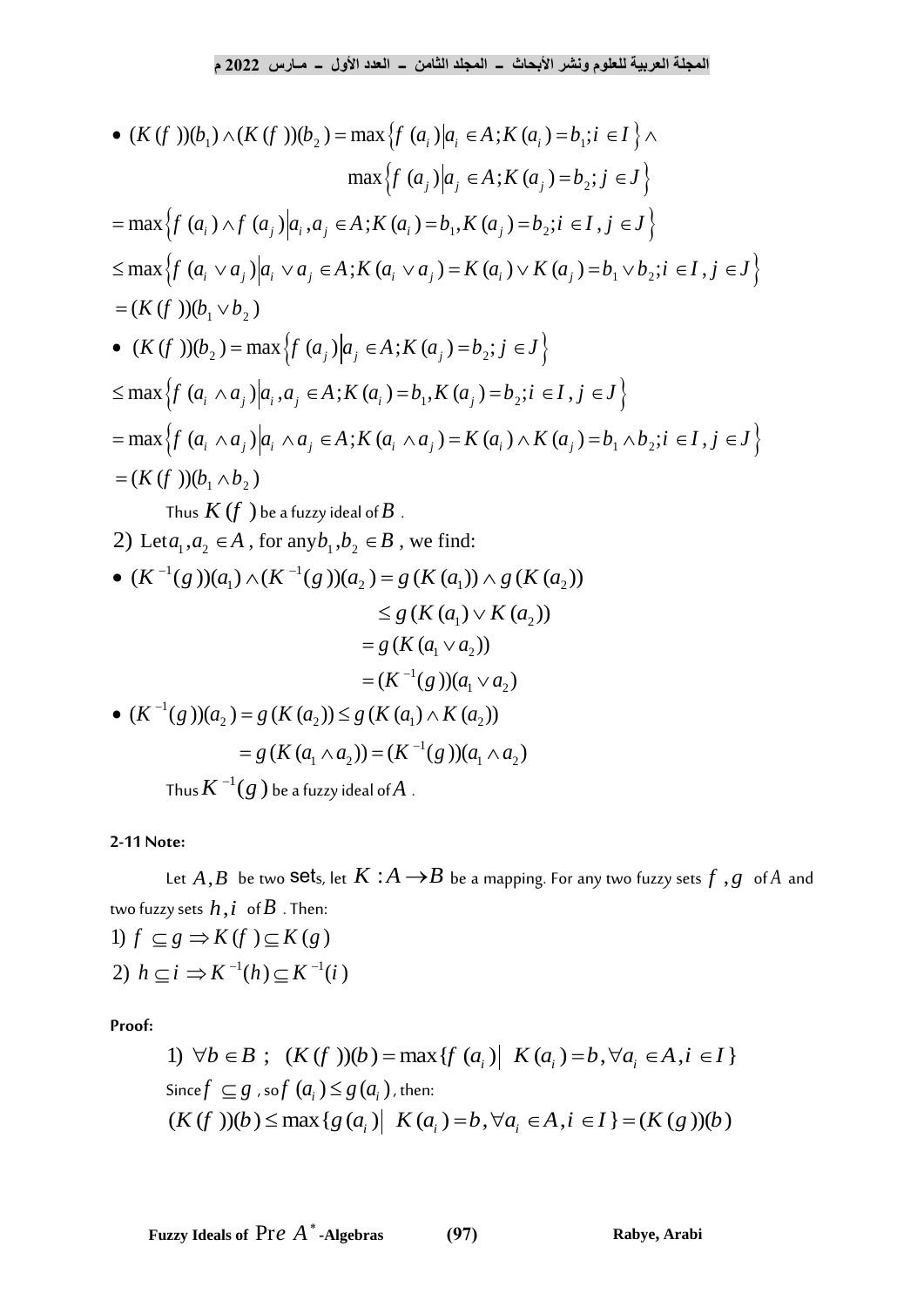But if  $K(a_i) \neq b$  , then  $(K(f)) (b) = 0$  , and in this case it will be also  $(K(g)) (b) = 0$  . Thus  $K(f) \subseteq K(g)$ 

1  $(f) \subseteq K(g)$ <br>2)  $\forall a \in A$ ;  $(K^{-1}(h))(a) = h(K(a))$ Since  $h \subseteq i$ , then  $h(b) \le i(b)$ ;  $b \in B$ , so:  $(K^{-1}(h))(a) \leq i (K(a)) = (K^{-1}(i))(a) \Rightarrow K^{-1}(h) \subset K^{-1}(i)$ 

#### **2-12 Theorem:**

Let  $A$  , $B$  be two  $\operatorname{Pre} A^*$ —algebras, let  $K$   $:A$   $\rightarrow$   $B$  be  $\operatorname{Pre} A^*$  epimorphism, and let  $f\;,g\;$  be two fuzzy ideals of  $A$  and  $\,h\,,i\;$  be two fuzzy ideals of  $B\,$  . Then: Let  $A, B$  be two  $\Gamma$  if  $e$   $A$  -algebras, let  $K, A \rightarrow B$ <br> *f*, *g* be two fuzzy ideals of *A* and *h*, *i* be two fuzzy ideals of *B*.<br>
1)  $K(f \cup g) = K(f) \vee K(g)$  ;  $f \subseteq g$ 

 $f \cap g$ ) = K ( $f$ )  $\wedge$  K ( $g$ )<br> $f^{-1}(h \cup i) = K^{-1}(h) \vee K^{-1}$  $f(h \cup i) = K^{-1}(h) \vee K^{-1}$ <br> $f(h \cap i) = K^{-1}(h) \wedge K^{-1}$ 2)  $K(f \cup g) = K(f) \vee K(g)$ <br>
2)  $K(f \cap g) = K(f) \wedge K(g)$ 2)  $K(f \cap g) = K(f) \wedge K(g)$ <br>3)  $K^{-1}(h \cup i) = K^{-1}(h) \vee K^{-1}(i)$   $if \subseteq g$ 3)  $K^{-1}(h \cup i) = K^{-1}(h) \vee K^{-1}(i)$ <br>
4)  $K^{-1}(h \cap i) = K^{-1}(h) \wedge K^{-1}(i)$  $(f \cap g) = K(f) \wedge K(g)$ <br> $(g^{-1}(h) \vee k^{-1}(h) \vee K^{-1}(i))$  $f(h \cup i) = K^{-1}(h) \vee K^{-1}(i)$ <br> $f^{-1}(h \cap i) = K^{-1}(h) \wedge K^{-1}(i)$  $(g) = K(f) \wedge K(g)$ <br>  $\cup i$ ) = K<sup>-1</sup>(h)  $\vee$  K<sup>-1</sup>(i) <br>  $\qquad \qquad$  ; f ⊆ g ∪ *i* ) =  $K^{-1}(h) \vee K^{-1}(i)$ <br>∩ *i* ) =  $K^{-1}(h) \wedge K^{-1}(i)$ 

**Proof:**

•  $K(f \cup g)$  is a fuzzy ideal of *B* according to the first item from the previous theorem.

• For any  $b \in B$ , then: theorem.<br>
• For any  $b \in B$ , then:<br>
•  $(K(f)) (b) = \max \{ f (a_i) | a_i \in A ; K (a_i) = b ; i \in I \}$  $\max \{ f (a_i) | a_i \in A ; K (a_i) = b ; i \in I \}$ <br>  $\max \{ (f \cup g) (a_i) | a_i \in A ; K (a_i) = b ; i \in I \}$  $\max \{ f (a_i) | a_i \in A ; K (a_i) = b ; i \in I \}$ <br>  $\max \{ (f \cup g) (a_i) | a_i \in A ; K (a_i) = b ; i \in I \}$ <br>  $(K (f \cup g)) (b)$  $\exists$  inax $\{0 \leq g \}$  $(a_i) a_i \in A$ ,  $F$ <br>  $\Rightarrow$   $(K(f \cup g))(b)$ <br>  $\Rightarrow$   $K(f) \subseteq K(f \cup g)$  $\max \{ (f \cup g) 0 \}$ <br>*K*  $(f \cup g) 0$ = max { $f (a_i) | a_i \in A; K (a_i) = b; i \in I$ }<br>  $\leq$  max { $(f \cup g)(a_i) | a_i \in A; K (a_i) = b; i \in I$ }  $\leq \max \big\{ (f \cup g)(a_i)$ <br>=  $(K (f \cup g))(b)$ Similarly, we find  $K(g) \subseteq K(f \cup g)$ Hence  $K$   $(f\,\cup g\,)$  is an upper bound of  $K$   $(f\ ),$   $K$   $(g\ )$  in $[0,1]$  . Hence **A**  $(y \cup g)$  is an upper bound of **A**  $(y \cup s, \mathbf{A} \setminus (g)$  in [0,1].<br>
• Let  $j$  be another fuzzy ideal of  $B$ , where  $K(f) \subseteq j$  &  $K(g) \subseteq j$ . j be another fuzzy ideal of B, where  $K(f)$ <br><sup>1</sup>(K (f))  $\subset K^{-1}(i)$  &  $K^{-1}(K(g)) \subset K^{-1}$  $(f)) \subseteq K^{-1}(j)$  &  $K^{-1}(K(g)) \subseteq K^{-1}(i)$ <br> $\frac{1}{2}(j)$  &  $g \subset K^{-1}(i) \Rightarrow f \cup g \subset K^{-1}(i)$ 1 Hence **K**  $(f \cup g)$  is an upper bound of **K**  $(f \cup K \cup g)$ <br>
Let  $j$  be another fuzzy ideal of  $B$ , where  $K(f) \subseteq j$ <br>  $K^{-1}(K(f)) \subseteq K^{-1}(j)$  &  $K^{-1}(K(g)) \subseteq K^{-1}(j)$  $K^{-1}(K(f)) \subseteq K^{-1}(j)$  &  $K^{-1}(K(g)) \subseteq K^{-1}(j)$ <br> $f \subseteq K^{-1}(j)$  &  $g \subseteq K^{-1}(j) \Rightarrow f \cup g \subseteq K^{-1}(j)$  $f \subseteq K^{-1}(j)$  &  $g \subseteq K^{-1}(j) \Rightarrow f \cup g \subseteq K$ <br>  $K(f \cup g) \subseteq K(K^{-1}(j)) \Rightarrow K(f \cup g) \subseteq j$ t *j* be another fuzzy ideal of *B*, where  $K(f) \subseteq j$ <br> $K^{-1}(K(f)) \subset K^{-1}(j)$  &  $K^{-1}(K(g)) \subset K^{-1}(j)$  $(f)) \subseteq K^{-1}(j)$  &  $K^{-1}(K(g)) \subseteq K^{-1}(j)$ <br> $K^{-1}(i)$  &  $g \subset K^{-1}(i) \Rightarrow f \cup g \subset K^{-1}(i)$  $\overline{a}$ Hence  $K(f \cup g)$  is an upper bound of  $K(f)$ ,  $K(g)$  i<br>  $\bullet$  Let  $j$  be another fuzzy ideal of  $B$ , where  $K(f) \subseteq j$ <br>  $\Rightarrow K^{-1}(K(f)) \subseteq K^{-1}(j)$  &  $K^{-1}(K(g)) \subseteq K^{-1}(j)$  $\Rightarrow K^{-1}(K(f)) \subseteq K^{-1}(j)$  &  $K^{-1}(K(g)) \subseteq K^{-1}(j)$ <br>  $\Rightarrow f \subseteq K^{-1}(j)$  &  $g \subseteq K^{-1}(j) \Rightarrow f \cup g \subseteq K^{-1}(j)$  $\Rightarrow K \text{ (iv)} \text{ is } K^{-1}(j) \text{ and } K \text{ (iv)} \Rightarrow$ <br>  $\Rightarrow f \subseteq K^{-1}(j) \text{ and } g \subseteq K^{-1}(j) \Rightarrow f \cup g \subseteq K^{-1}(j)$ <br>  $\Rightarrow K(f \cup g) \subseteq K(K^{-1}(j)) \Rightarrow K(f \cup g) \subseteq j$ Hence  $K$   $(f\,\cup g\,)$  is the smallest fuzzy ideal of  $B\;$  containing  $K$   $(f\;)$  and  $K$   $(g\,)$  .

The others can be proved using similar arguments.

#### **2-13 Theorem:**

Let  $A$  ,  $B$  be two  $\text{Pre } A^\ast$  –algebras, and let  $f$  ,  $g$  be two fuzzy ideals of  $A$  and  $B$  respectively. Then $f \times g$  is a fuzzy ideal of  $A \times B$  .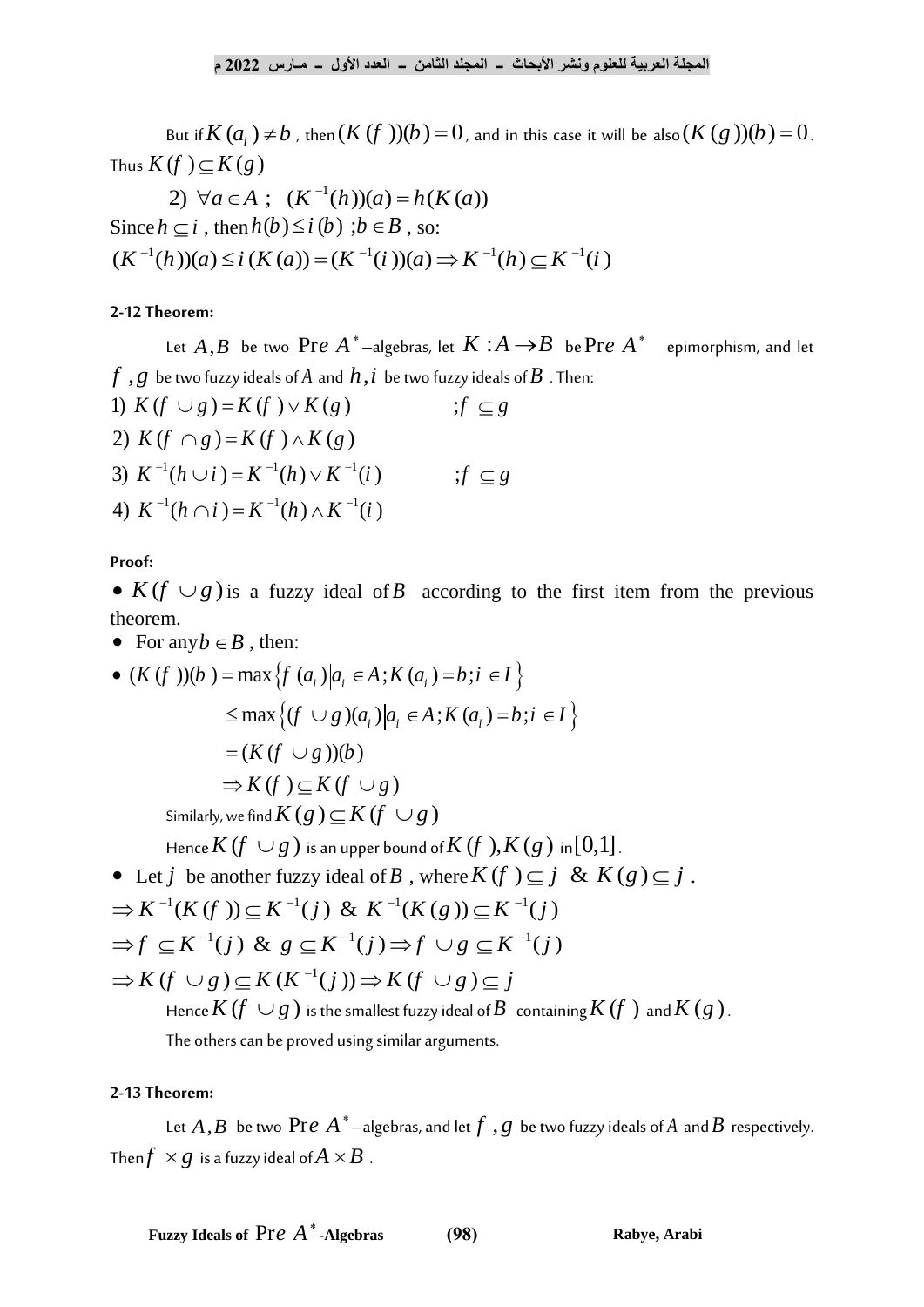# **Proof:**

Let  $(a_1, b_1), (a_2, b_2) \in A \times B$ . We have:

Proof:  
\nLet 
$$
(a_1, b_1), (a_2, b_2) \in A \times B
$$
. We have:  
\n•  $(f \times g)((a_1, b_1) \vee (a_2, b_2)) = (f \times g)(a_1 \vee a_2, b_1 \vee b_2)$   
\n $= \min \{ f (a_1 \vee a_2), g (b_1 \vee b_2) \}$   
\n $\geq \min \{ \min \{ f (a_1), f (a_2) \}, \min \{ g (b_1), g (b_2) \} \}$   
\n $= \min \{ \min \{ f (a_1), g (b_1) \}, \min \{ f (a_2), g (b_2) \} \}$   
\n $= \min \{ (f \times g)(a_1, b_1), (f \times g)(a_2, b_2) \}$   
\n $= (f \times g)(a_1, b_1) \wedge (f \times g)(a_2, b_2)$   
\n•  $(f \times g)((a_1, b_1) \wedge (a_2, b_2)) = (f \times g)(a_1 \wedge a_2, b_1 \wedge b_2)$   
\n $= \min \{ f (a_1 \wedge a_2), g (b_1 \wedge b_2) \}$   
\n $\geq \min \{ f (a_2), g (b_2) \}$   
\n $= (f \times g)(a_2, b_2)$ 

# **2-14 Definition:**

Let  $A$  ,  $B$  be two  $\Pr e$   $A^*$  —algebras, and let  $f$  be a fuzzy set of $A \times B$  . A fuzzy set  $pr_A(f): A \to [0,1]$ , which is defined as:<br> $\forall a \in A \; ; \; pr_A(f)(a) = \max\{f(a,b) | b \in B\}$ 

$$
\forall a \in A \; ; \; pr_A(f)(a) = \max\{f(a,b) \mid b \in B\}
$$

is called the projection of *f* on *A* . Similarly we can define the projection of *f* on *B* as follow:<br>  $\forall b \in B$ ;  $pr_B(f)(b) = \max\{f(a,b) | a \in A\}$ 

$$
\forall b \in B \; ; \; pr_{B}(f \;)(b) = \max\{f(a,b) \, | \, a \in A\}
$$

#### **2-15 Theorem:**

Let  $A$  , $B$  be two  $\Pr{e|A^*}$ —algebras, and let  $f$  be a fuzzy ideal of $A \times B$  . Then  $pr_{\!{}_A}(f$  )  $\!$  $pr_{\overline{B}}(f)$  ) be a fuzzy ideal of  $A^-(B)$ .

### **Proof:**

Let  $a_1, a_2 \in A$  . We have: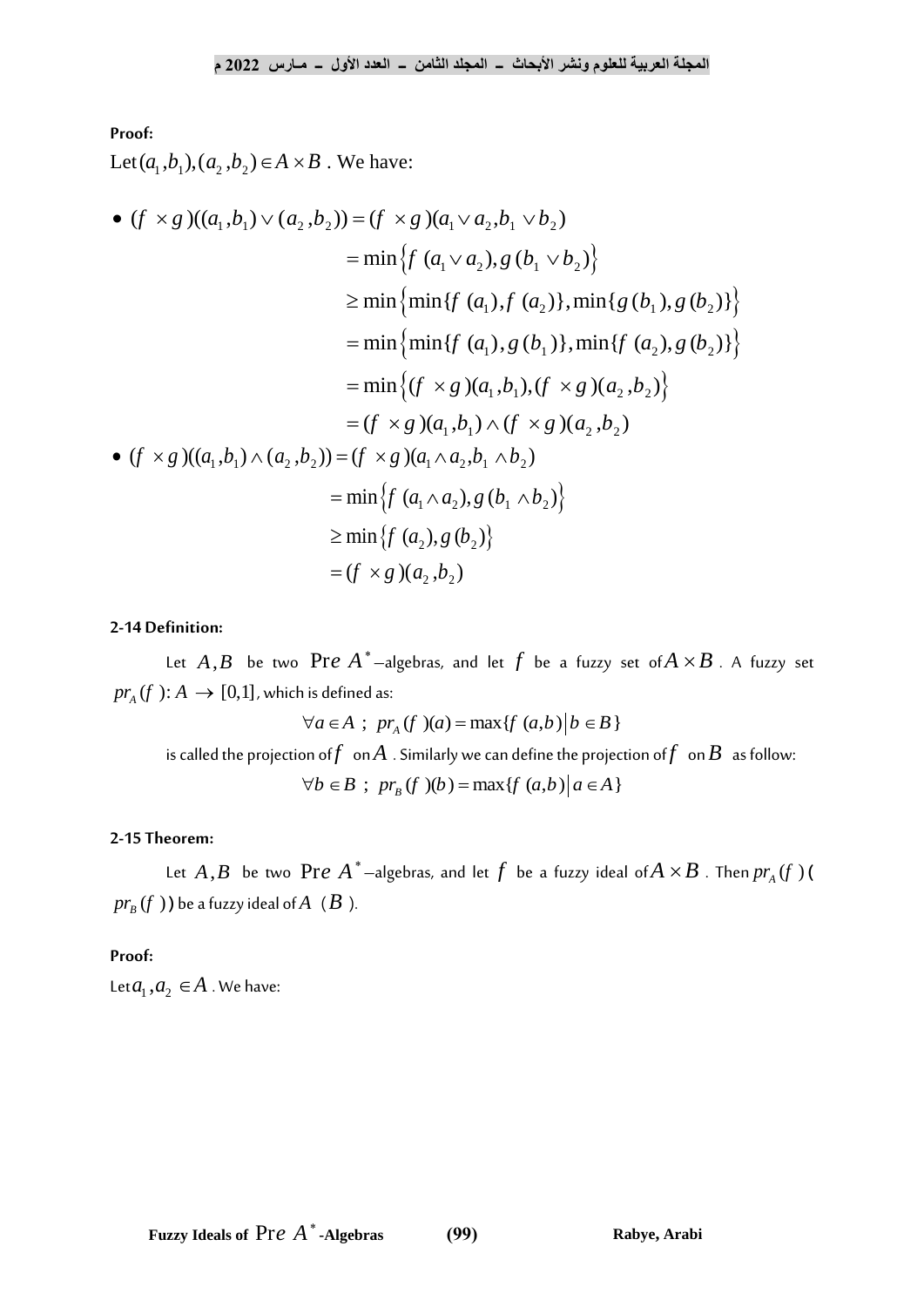\n
$$
\text{Max}(f)(a_1) \wedge \text{pr}_A(f)(a_2) = \max\{f(a_1, b_i) | b_i \in B; i \in I\} \wedge
$$
\n

\n\n $\text{max}\{f(a_1, b_i) | b_i \in B; i \in I\} \wedge$ \n

\n\n $\text{max}\{f(a_2, b_j) | b_j \in B; j \in J\}$ \n

\n\n $= \max\{f(a_1, b_i) \wedge f(a_2, b_j) | b_i, b_j \in B; i \in I, j \in J\}$ \n

\n\n $\leq \max\{f((a_1, b_i) \vee (a_2, b_j)) | b_i, b_j \in B; i \in I, j \in J\}$ \n

\n\n $\leq \max\{f(a_1 \vee a_2, b_i \vee b_j) | b_i \vee b_j \in B; i \in I, j \in J\}$ \n

\n\n $= \text{pr}_A(f)(a_1 \vee a_2)$ \n

\n\n $\text{pr}_A(f)(a_2) = \max\{f(a_2, b_j) | b_j \in B; j \in J\}$ \n

2) = max ${f(a_2)}$ 

$$
= pr_A (f)(a_1 \vee a_2)
$$
  
\n
$$
F_A (f)(a_2) = \max \{ f (a_2, b_j) | b_j \in B; j \in J \}
$$
  
\n
$$
\leq \max \{ f ((a_1, b_i) \wedge (a_2, b_j)) | a_1 \in A; b_i, b_j \in B; i \in I, j \in J \}
$$
  
\n
$$
= \max \{ f (a_1 \wedge a_2, b_i \wedge b_j) | a_1 \in A; b_i, b_j \in B; i \in I, j \in J \}
$$
  
\n
$$
\leq \max \{ f (a_1 \wedge a_2, b_i \wedge b_j) | a_1 \in A; b_i \wedge b_j \in B; i \in I, j \in J \}
$$
  
\n
$$
= pr_A (f)(a_1 \wedge a_2)
$$

Then  $\mathop{pr}\nolimits_{A}(f$  ) be a fuzzy ideal of  $A$  .

Similarly, we can prove that  $\,pr_{\scriptscriptstyle B}(f\,)$  be a fuzzy ideal of  $B\,$  .

# **2-16 Definition:**

Let  $A$  , $B$  be two  $\Pr e$   $A$   $^*$  —algebras, and let  $f$  be a fuzzy set of $A \times B$  , and suppose that  $a \! \in \! A$  and  $b \in B$  . We can define the fuzzy set ${f_A}^{(b)} \! : \! A \rightarrow [0,1]$  as follow:

 $\forall x \in A$ ;  $f_A^{(b)}(x) = f(x,b)$  and call it the marginal fuzzy set of f with respect to b. And  $\forall x \in A$ ,  $\bigcup_{A} (\{x\} - f)(x, b)$  and call it the marginal fuzzy set of f with respect to  $b$ . And can define the fuzzy set  $f_B^{(a)}$ :  $B \to [0,1]$  as follow:  $\forall y \in B$ ;  $f_B^{(a)}(y) = f(a, y)$  and call it the marginal fuzzy set of $f$  with respect to  $a$  .

### **2-17 Theorem:**

Let  $A$  , $B$  be two  $\Pr e$   $A$   $^*$  —algebras, and let  $f$  be a fuzzy ideal of $A \times B$  , and suppose that  $a \,{\in}\, A$  and $b \in B$  . Then $f_A^{~(b)}$  $f_A^{(b)}$  ( $f_B^{(a)}$  $f_{\stackrel{(a)}{B}}^{(a)}$  ) be a fuzzy ideal of $A$   $\ (B$  ).

### **Proof:**

Let 
$$
x_1, x_2 \in A_1
$$
. We have:  
\n•  $f_A^{(b)}(x_1) \wedge f_A^{(b)}(x_2) = f(x_1, b) \wedge f(x_2, b)$   
\n $\leq f((x_1, b) \vee (x_2, b))$   
\n $= f(x_1 \vee x_2, b \vee b)$   
\n $= f(x_1 \vee x_2, b) = f_A^{(b)}(x_1 \vee x_2)$